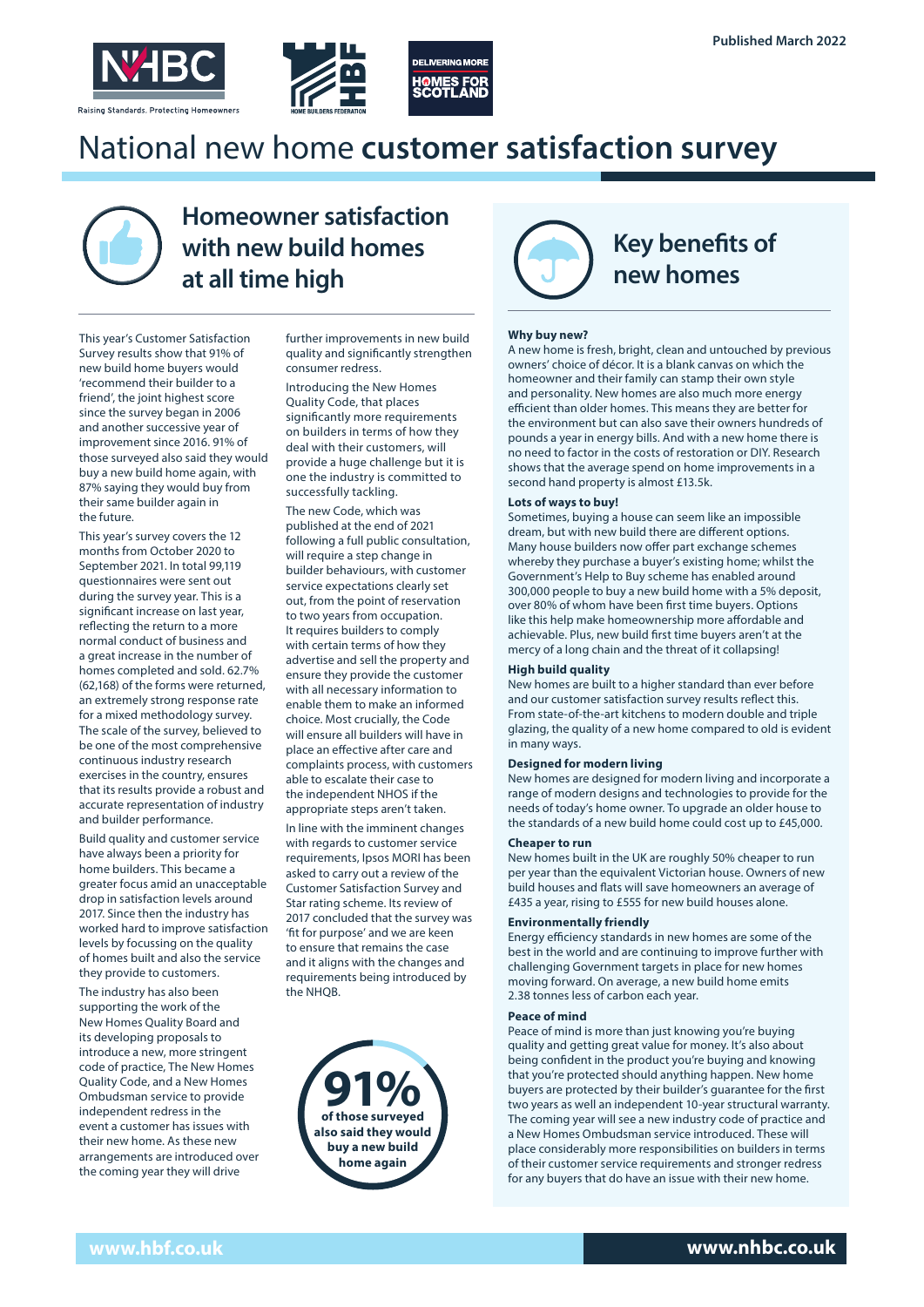# Customer Satisfaction: Background

The annual survey is one of the most comprehensive, large-scale surveys of its type carried out in the UK. It began in response to recommendations in the Barker Review of Housing Supply in 2004 and is a self-completion census of new home purchasers. Since its launch, well over half a million survey returns have been received making it one of the most comprehensive continuous industry research exercises in the country.

Scores in all question areas are now significantly higher than when the survey launched. The period between 2013 and 2017, where housing supply levels increased rapidly saw falls in satisfaction levels, but in the years since, scores have improved consistently. The survey has provided a barometer for the industry and for individual builders to gauge performance and drive improvements and is seen more widely as a measure of company performance generally.

The statistical methodology used in the analysis of this survey has been approved by the Statistical Services Centre, Reading. The methodology is the same as in the first survey, published in 2006, for which Ipsos MORI acted as a consultant. Industry results are weighted by builder to take account of the number of eligible homes they have built in the year. Individual company results are not weighted.

Company star rating results for the 'Would you recommend your builder to a friend?' question are presented in bands as follows:

| $90% +$       | 5 star |
|---------------|--------|
| $80\% - 90\%$ | 4 star |
| $70\% - 80\%$ | 3 star |
| $60\% - 70\%$ | 2 star |
| $50\% - 60\%$ | 1 star |

Stars were allocated according to the proportion responding 'Yes' (i.e. they would recommend their builder to a friend).

#### **HBF Results for the 2020/21 survey year**

| Home builder                          |            | Sample<br>size | <b>HBF</b> star rating |
|---------------------------------------|------------|----------------|------------------------|
| A & J Stephen                         | ₳          | 38             | *****                  |
| <b>Avant Homes</b>                    | <b>AAA</b> | 1,005          | *****                  |
| <b>Barratt Developments</b>           | <b>AAA</b> | 8.625          | *****                  |
| <b>Beal Developments</b>              | ₳          | 81             | *****                  |
| <b>Bellway Homes</b>                  | 介介介        | 5,259          | *****                  |
| <b>Bloor Homes</b>                    | <b>AAA</b> | 2,006          | *****                  |
| <b>Burrington Estates</b>             | ₳          | 43             | ****                   |
| <b>CALA Homes</b>                     | 自自自        | 1,304          | *****                  |
| <b>Cameron Homes</b>                  | ₳          | 161            | *****                  |
| <b>Campion Homes</b>                  | ₳          | 19             | *****                  |
| <b>Castle Green Homes</b>             | ₳          | 168            | *****                  |
| Cavanna Homes                         | ₳          | 100            | ****                   |
| <b>Churchill Retirement</b><br>Living | 合合         | 260            | *****                  |
| Countryside<br>Partnerships           | <b>AAA</b> | 1,421          | *****                  |
| <b>Crest Nicholson</b>                | <b>AAA</b> | 1,013          | *****                  |
| <b>Croudace Homes</b>                 | 合合         | 186            | *****                  |
| <b>Cruden Homes</b>                   | ₳          | 86             | ****                   |
| Dandara Homes                         | АA         | 358            | *****                  |
| Davidsons<br>Developments             | 合合         | 456            | *****                  |
| <b>Duchy Homes</b>                    | ₳          | 98             | *****                  |
| <b>Eccleston Homes</b>                | ₳          | 41             | ***                    |
| <b>Galliers Homes</b>                 | ₳          | 44             | *****                  |
| Gentoo                                | ₳          | 142            | *****                  |
| <b>Greensquare Homes</b>              | ₳          | 25             | *****                  |
| <b>Hayfield Homes</b>                 | ₳          | 83             | ****                   |
| Hill                                  | АA         | 251            | *****                  |
| <b>Hopkins Homes</b>                  | AA.        | 287            | ****                   |
| <b>Jones Homes</b>                    | 合合         | 298            | ****                   |

|            | Sample<br>size | <b>HBF</b> star rating |
|------------|----------------|------------------------|
| ₳          | 38             | ****                   |
| <b>AAA</b> | 1,390          | *****                  |
| ₳          | 40             | *****                  |
| ♠          | 128            | ****                   |
| ₳          | 105            | *****                  |
| АA         | 761            | *****                  |
| ₳          | 63             | *****                  |
| ₳          | 18             | *****                  |
| <b>AA</b>  | 413            | *****                  |
| 合合合        | 1,960          | *****                  |
| 合合         | 476            | *****                  |
| ₳          | 67             | *****                  |
| ₳          | 57             | ***                    |
| <b>AAA</b> | 7,729          | *****                  |
| <b>AAA</b> | 2.811          | *****                  |
| ₳          | 42             | *****                  |
| ₳          | 33             | *****                  |
| 合合         | 490            | *****                  |
| АA         | 384            | ****                   |
| ₳          | 29             | ****                   |
| 合合         | 507            | *****                  |
| 合合         | 247            | *****                  |
| <b>AAA</b> | 6.612          | *****                  |
| ♠          | 82             | *****                  |
| AA         | 573            | ****                   |
| <b>AAA</b> | 3.740          | *****                  |
| AA         | 131            | *****                  |
|            |                |                        |

- " At Redrow we're dedicated to giving people a better way to live and so we're delighted to have once again been named as a 5 star builder by the HBF. "
- " As a business we continue to invest in making our customers' lives better; whether that's through finding new ways of communicating throughout their customer journey, such as personalised videos from our colleagues, or by implementing new technological solutions, such as our innovative Homeowner Support portal. The feedback from our customers is incredibly important to us and I'm grateful to all of our colleagues for their continued work and focus on delivering great customer service, as shown by this award and our customer satisfaction scores increasing year-on-year. "

Matthew Pratt, Group Chief Executive of Redrow " Achieving five star status is a moment of great pride for every single member of the Lovell team. There is no greater barometer of our success as a housebuilder than the honest feedback of the buying public. The HBF customer satisfaction survey really holds a mirror up to our business and reflects the reality of our performance and the positive impact we make on people buying a Lovell home. This is a great moment once again for Team Lovell.'

> Steve Coleby, Managing Director of Lovell

" To have been awarded five stars in the first year we've taken part in the HBF customer satisfaction survey is a fantastic achievement. We're extremely proud that so many of our customers across Lancashire and in Devon are happy to recommend Kingswood Homes. The five-star rating reflects the hard work and dedication from everyone at Kingswood in ensuring each and every home we build is finished to the highest of standards. "

> Paul Jones, Managing Director of Kingswood Homes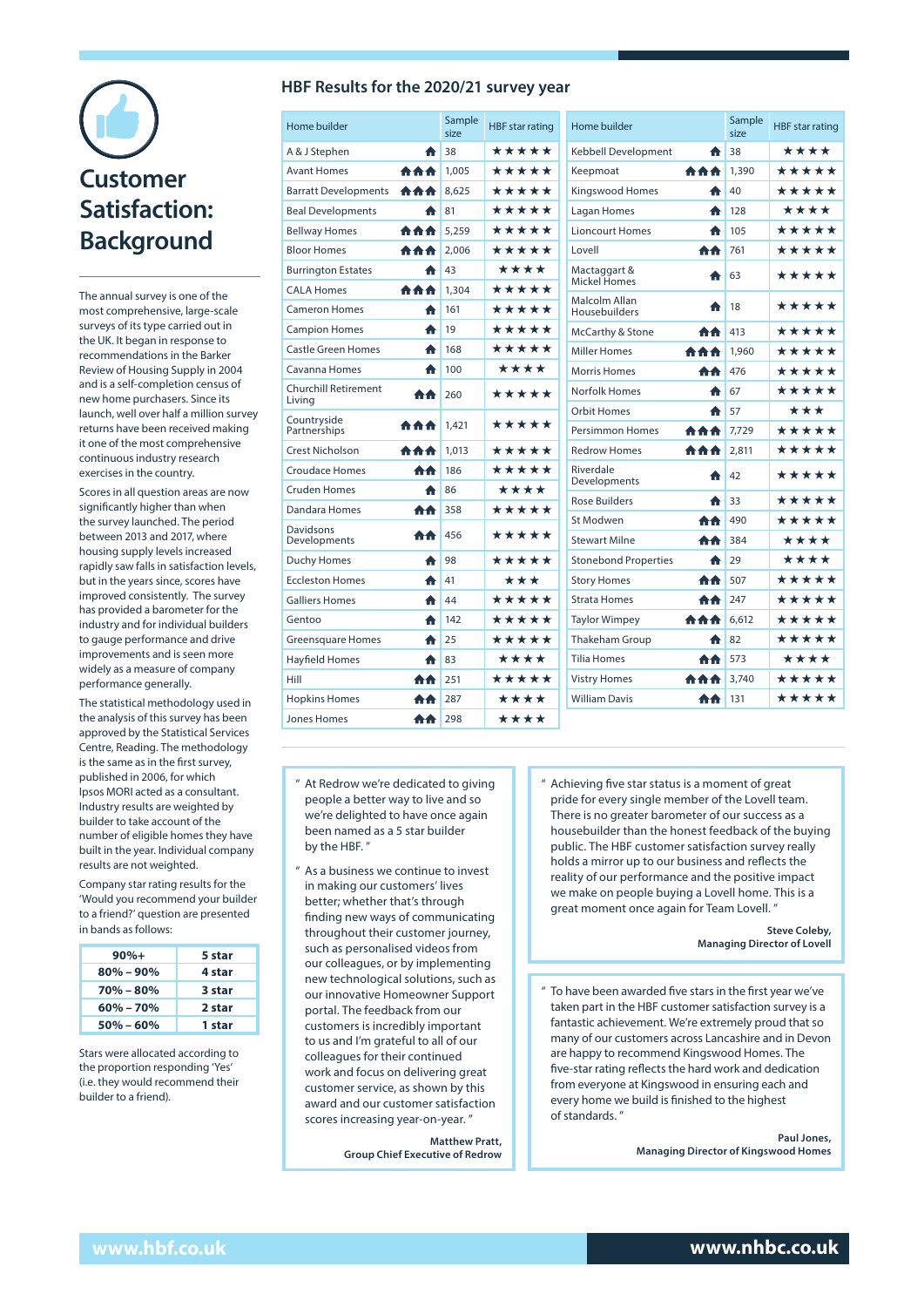## Key Findings

For the key question on which the company star ratings are based, 91% of respondents said that they would recommend their builder to a friend, consistent with last year's score and up by 7% in the last five years. The industry achieved a Net Promoter Score of 45 from the survey, up 3 points on last year. Other notable scores include;

- 83% of respondents were satisfied that their home was completed on time, and 89% said they were satisfied with the quality of their home. This is despite the fact that, for much of the time period for this survey, the construction of homes will have been impacted site closures, social distancing and isolation due to the pandemic.
- 85% said they were satisfied with the service provided by the builder during the buying process and 83% said that they were satisfied with the service provided by the builder since they have moved in. Both services would also have been impacted by the pandemic.
- On the design of new build homes, 94% of respondents were satisfied by the internal design of their home, and 88% with the external design.
- 95% of respondents said they had reported snags to their builder since move in, and 72% said the number of snags was in line with or less than what they had expected. The majority of snags will have been minor problems and new build buyers are encouraged to report these to their builder.
- 91% of those surveyed also said they would buy a new build home again, with 87% saying they would buy from their same builder again in the future.

Taking everything into account, overall how satisfied or dissatisfied are you with the standard of Taking everything into account, overall how satised or dissatised are you with the standard finish of your new home? of nish of your new home?



Taking everything into account, overall how satisfied or dissatisfied are you with the external layout of your new home?



Would you recommend your builder to a friend? Taking everything into account, overall how Taking everything into account, overall how



Taking everything into account, overall how Taking everything into account, overall how satisfied or dissatisfied are you with the quality of your home?



Taking everything into account, overall how satisfied Taking everything into account, overall how or dissatisfied are you with your builder in relation to satised or dissatised are you with your builder in relation to completing the construction of your completing the construction of your home on time? home on time?



Taking everything into account, overall how raking everything into account, overall how satisfied or dissatisfied are you with the information provided on the day you moved in?



Taking everything into account, overall how satisfied or dissatisfied are you with the internal Taking everything into account, overall how satised or dissatised are you with the internal design and layout of your new home? design and layout of your new home?



Taking everything into account, overall how satisfied or dissatisfied are you with the external design of your new home?



On a scale of 0-10 how likely would you be to On a scale of 0-10 how likely would you be to recommend your builder to a friend? recommend your builder to a friend? (Net Promoter Score) (Net Promoter Score)



Taking everything into account, overall how satisfied or dissatisfied are you with the service provided by your builder during the buying process? process?



satisfied or dissatisfied are you with the cleanliness of your new home on the day you moved in? new home on the day you moved in? Taking everything into account, overall how



Taking everything into account, overall how satisfied or dissatisfied are you with the handover process on the day you moved in? satised or dissatised are you with the handover process on the day you moved in?



### **www.hbf.co.uk www.nhbc.co.uk**